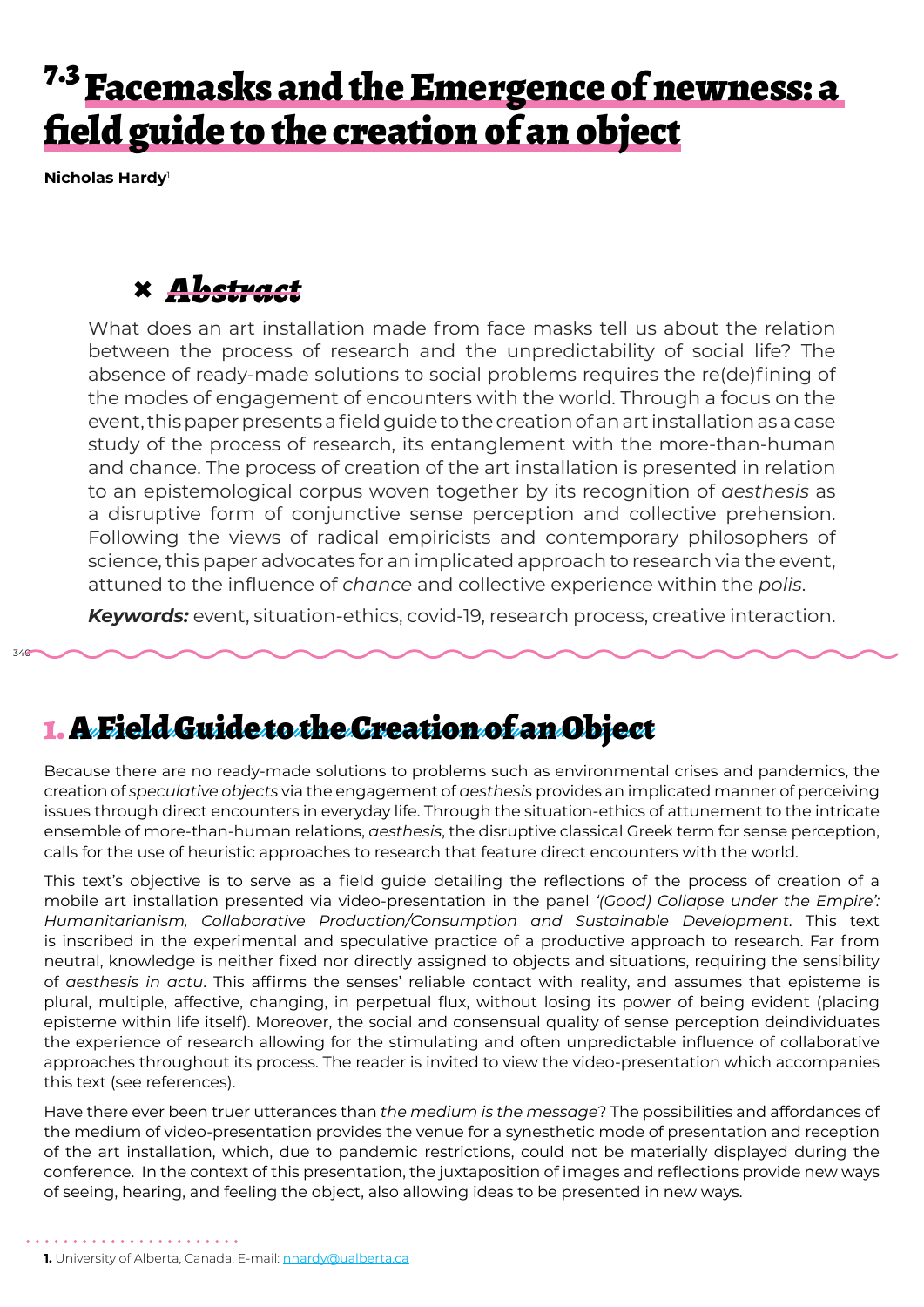The process of creation detailed in this text relies on a local methodology concerned with the variegated, plural, and emergent qualities of objects and sites. This approach to research seems to violate the sacrosanct rule of the sociological canon: thou shalt not manipulate thy research data… that is, the belief in the immutability and immobility of research – of research as ossified: an objectified form resulting from a set of predetermined parameters and *a priori* categories to be recognised within a (flattened) field of experience. The bottomup approach defended by the situation-ethics of a radical aesthesis breaks with this modernist interdiction and its concern with making spatial claims over the representation of social life. This, in turn, offers distinct methodological opportunities capable of activating the *possibles* encountered in the real. In short, this methodological 'transgression' calls forth an attention to the details encountered within the everyday which in turn reconfigures one's sociological practice. Considering this, the text of my presentation attempts to convey *in situ* theoretical reflections that are autochthonous to the event of creation of a *speculative object*: a mobile art installation created from face masks. This text homes in on the event as a 'case' to reflect on the process of creative interaction, inscribing the creation of the object in a DIY approach to scholarship informed by the complex, heterogeneous, extra-ordinary and relational qualities of exterior social reality.

# 2. A Topological Field of Disruptive Knowledge

The speculative object composed of face masks has many special features. Notably, the masks no longer seem to fall under the categories of an imperial system of knowledge and governance of human society. By virtue of the event, the creation of this object diverts the masks from the hold of a global semiology, as well as from their material emplacement within a global network of prolongment and circulation of commodities that invades the totality of the world's singular localities. The creation of the object entails a removal of face masks from their semiology and tasks. Better yet, the creative interaction alters the face masks' form (cf. Bateson, 1979).

The object is a kinetic art installation that transfigures the configurational qualities of space. More that the alteration of private space, the object seems to transfigure exterior reality by emancipating it from the hold of a projected social model unto the city. This process reveals gravitational centers, or sites of lively exchange within the city. Through this, one encounters the material grounds of society, no longer sacrificed, as Piper would say, to the exigencies of system. Moreover, the affordance of the mobile sculpture resituates one within a conceptual and material world that is both entangled with and extraneous to a global – Serres would say 'martial' – ordering of the world.

As noted, the event that is presented to the viewer via this text and medium of video-presentation foregrounds an experiential practice. Through this I wish to develop a form of scholarship based on the invention of thought *in situ* and *in actu*. I argue that this evidence the compresence of different social modalities in the local spatiality and objectal details of urban social life. Through the engagement of sites, one attends to the phenomena of rareness encountered therein.

The skeins of a body of scholarship from pre-Socratic philosophers (Empedocles, Democritus, Protagoras, etc.), to the radical empiricism of James, the base-materialism of Bataille, and to more contemporary thinkers such as Serres and Deleuze and Guattari, can be said to thread together a field of knowledge that recognises and engages the relational aspects of aesthesis. Considering this, I wish to disentangle the forms of knowledge of categorically distinct social models as entailing different relationships to physical reality (indistinctly natural and social) and to manners of *sensing*.

Reading Lucretius' *De Rerum Natura* (2000) as a discourse on physics that remains *in* and *of* the world, Serres contrasts the dualism of the 'Venetian' and 'Martial' epistemes, and of the *foedus naturae* and *foedus fati* – their respective forms of contract with the world. From this perspective, the current hold of global capitalism on the planet stems from the trajectory of a Martial order of society which federates the world, thereby ordering its spaces and its global *episteme*. Contrarily to this, a Venetian episteme, based on an accord with nature, affirms the senses' credible contact with the world, and pertains to an autarchic model of society. Other similar prosopopoeia can be found elsewhere, such as in Ishmael Reed's *Mumbo Jumbo* where Set represents an *autocratic* order of society characterised by a hatred of nature and an obsession with discipline and war, while Osiris represents an *autarchic* model of society based on an accord with nature, theatrical practices that engage *aesthesis* through music and dance, and agricultural knowledge. These distinctions entail different relationships to knowledge. To this effect, Serres states that: "Either knowledge is a system (…), or it is only plurality. Space in general is homogeneous and integrated, or it remains scattered, flowering and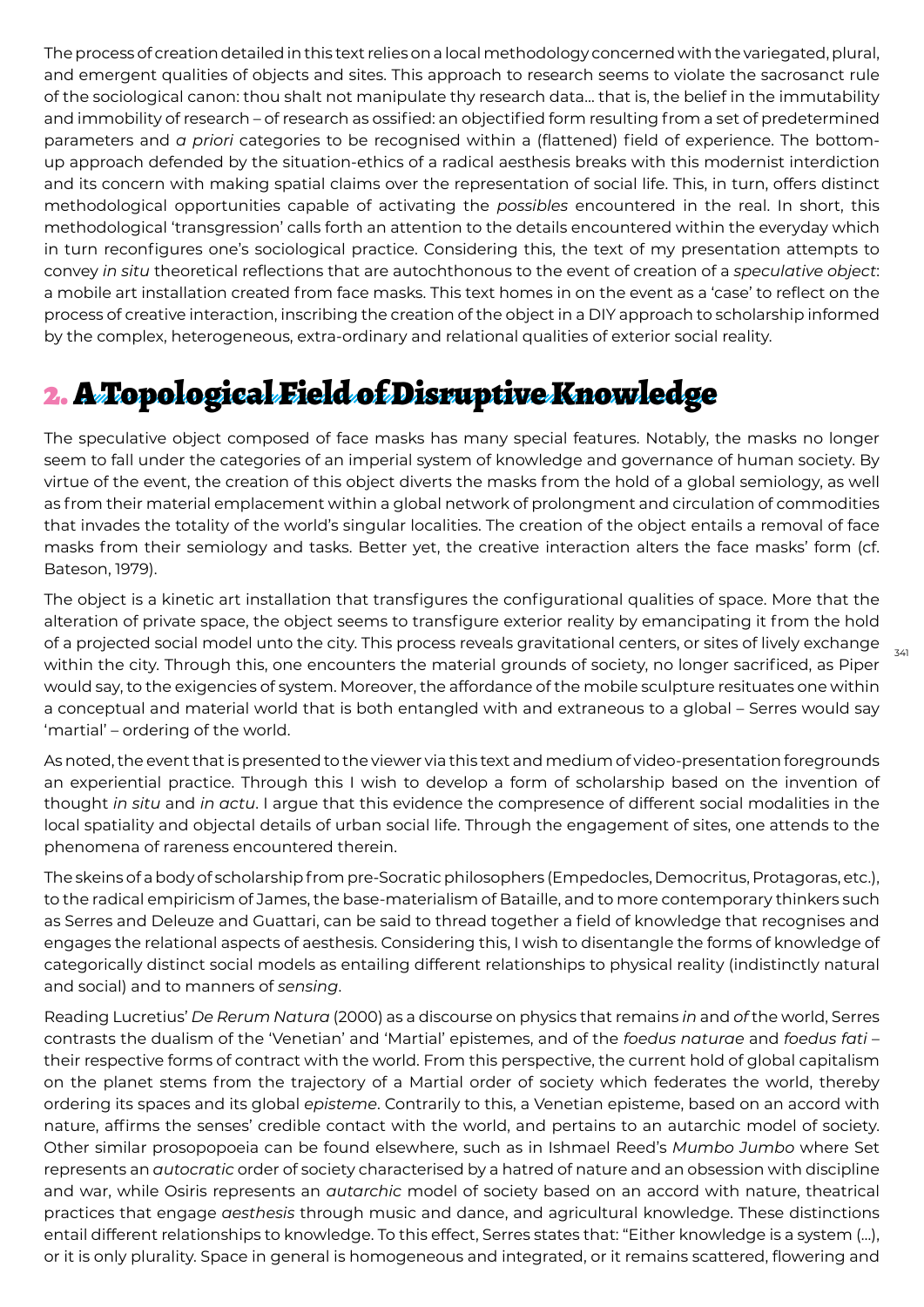furnished with local singularities. Everything happens by necessity, or everything happens by chance. Two mathematics regulate these two states of things: one, global and prolonged; the other, of singular varieties" (Serres, 2000: 188).

By virtue of a particular manner of being at work with the object, can face masks evidence their entanglement with the latter heterogenous form of knowledge, as well as with space as local, flowering or generative?

# 3. If the Mask no Longer is a Mask, What Does it *Do*?

We are used to the watertight and global concepts of over-arching theories which claim a hold on reality. Curbing this hold is what Cooper has in mind when referring to 'anti-classification' as a heuristic exercise which "should in principle be vulnerable and not be watertight" (Cooper, 1978: 50). Put simply, "anti-classification means seeking and stating existing differences as opposed to enclosing entities in boxes and hierarchies of boxes" (Cooper, 1978: 49). By enclosing the world, over-arching theories betray a primary concern with the ancient idea of law, that is, with overdetermination, control and absolute mastery (Serres, 2000: 67). In short, they are concerned with power and order rather than with the qualities of objects of study, such as the hyper-complexity of local sites of sociality, indeterminacy and uncontrollability, chance, deviation from the laws of system, the open, the exception, emergence and newness. These qualities are precisely what evade overarching theories of the urban. Can the event of creative interaction, by engaging *aesthesis* through creative interaction, mark a shift toward a heterogenous form of knowledge?

The art installation made from face masks evokes Bataille's notion of the *formless*:

*\*A dictionary begins when it no longer gives the meaning of words, but their tasks. Thus, formless is not only an adjective having a given meaning, but a term that serves to bring things down in the world, generally requiring that each thing have its form. What it designates has no rights in any sense and gets itself squashed everywhere, like a spider or an earthworm. In fact, for academic men to be happy, the universe would have to take shape. All of philosophy has no other goal: it is a matter of giving a frock coat to what is, a mathematical frock coat. On the other hand, affirming that the universe resembles nothing and is only formless amounts to saying that the universe is something like a spider or spit (Bataille, 1970, p.217).*

If what Bataille says is true, the *base materiality* of the splatter of excretions and the tangle of the spiderweb are perhaps closer to reality than the autocratic and ontological machines that govern academic production and condition imperial forms of knowledge. The splatter and tangle are in fact the main qualities of this art installation created via the event. Bataille's thought enables an understanding of the kind of event that is needed to create an object that breaks with the hold of an imperial semiology over the masks insofar as to create this object, one has to take the masks beyond their limit! As such, the event itself is tasked with the transgression of the limits of the usual. To refer again to the condition of splatter and tangle, entanglement becomes part of a method of research, or rather, one becomes entangled if features a different figuration of the real that I call: the diar-r(h)eal!

Bataille's point is that to transfigure one's emplacement within the social world and to activate a discrepant form of knowledge, one cannot take this act of transgression lightly. It is not a benign act merely 'performed' without diving headlong into the experience, but one which carries specific requirements (for e.g. the adoption of different disposition that breaks with a cognitive frame of mind): one needs to skyrocket, so to speak, through the confines or enclosures of the 'society of labour' (cf. Bataille, 1973). In this sense, to engage the surplus of elements which exceed the projection of an order unto physical reality, one too must cross a limit that is both material and epistemological by accepting the risks of the experience. As Hunter S. Thompson might say, considering the situation, a gonzo method of research might in fact be the only remaining sensible approach.

Let us consider that the event itself becomes a gravitational center that is exceptionally freed from the constraints of the usual. As such, it possesses transfigurational capacities. Indeed, there is nothing usual about the event. Exceptional things are drawn to it and by chance happen. In this sense, the event takes one down into the world. I will now attend to the process of creation of the object.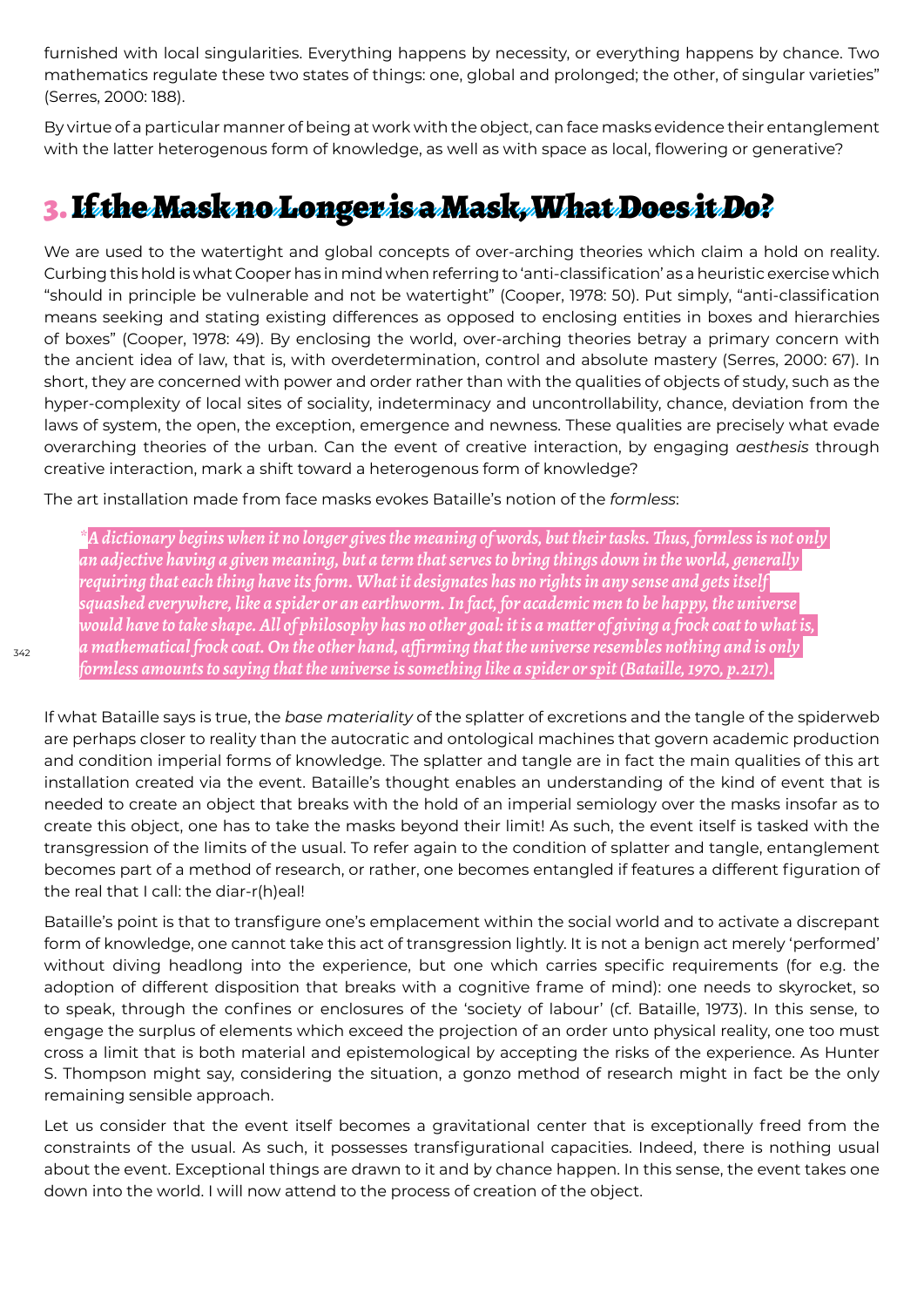#### 4. The Birth of the Event in the Interstices of Edmonton's River-Valley

The city is more than the capture of matter and space that defines its enclosures, it has its extensions, its surround and also, its interstices (cf. Simone, 2017; Harney & Moten, 2013; Serres, 1991). In Edmonton, Canada, there is a small island, where the North Saskatchewan River reaches the center of the city that may be considered one of the city's interstitial spaces. It is a site that evades strict surveillance, where one may enter in a form of *conjunctive contact* with that which is *more than* the City of Edmonton as the projection of a political order unto space. This small island offers a more intimate encounter with the material grounds of the city. Interstitial spaces evidence informal sites that evade an absolute capture of space. Further, there is something ludic about the island. This favours an awareness of other possibilities – a certain ebullience and effluvia – encountered in interstitial spaces. The river, which divides the city in two, may be taken to be the city's true heart. Moreover, it is a gravitational center, imparting a feeling of liveliness that mixes the natural and the urban. The eddying stream and natural enclaves have an attractive quality making this island the first site of the creation of the object.

### 5. Masks and the Emergence of Something New

For over a year, face masks have invaded the sites of everyday life. The masks have become part of the everyday, gathering as excess and trash in the city. Less commented upon is the availability of the masks for other uses.

In the context of a creative practice, the masks were originally used to deal with the accursed share of spilled paint as part of preparatory rituals for street art interventions. So it is that the indirect manner of working with the masks defined a technique for the active engagement of the sites of the city via the event of creation of the art installation.

& Guattari, 1972). But once altered by paint, the masks look more to me like a manifestation of *clinamina*. 343 What does a mask do, what is its task? To contain, like class, to set a limit, to recode the face (cf. Deleuze Clinamen is "a term which refers to an unpredictable swerve in the fall of atoms into their place, such that atoms then collide and initiate new formations" (Harris, 1990: 74). The spontaneous deviation of atoms – of existents – initiates the creation of new worlds, further relating the manner of engaging *aesthesis* to the natural processes of collision-and-emergence within situations encountered in social life.

Masks come neatly individuated in the laminar order of the box. Interweaving the masks seems to alter the form and behaviour of the object, freeing it, so to speak, from its task of having to be a 'mask'. The surfeit of masks piled together turns the object against itself. This leads them to suggest changes of appearance, from a snake to the heavy-weight champion's belt, and to the exuberant mane of an otherworldly ceremonious mask. The box was burned for good measure, marking a point of no return in this process of transfiguration.

#### 6. Ludic Incursions into the Event

It is much less remarked upon those processes of entanglement have their own becoming whereby the tangle only continues to exhibit new formations. However, it is important to note that removing the object from its semiology and designed affordances does not entail its destruction. Rather, it becomes available for something new and indeterminate. One could claim that the masks are a form of active surplus, lending themselves to the becoming of the object. In this process, the qualities and capacities gained by the quasiobject exceed the measure of one's actions upon it.

In the context of the event, opening the "open constitution" of the city (i.e., the city as more than an enclosure), altering one's own demeanor, manners of sensing and using the body, are all integral aspects of the creative interaction. In this regard, humour is of great recourse. It was Bakhtin who claimed that laughter would destroy the authoritarian feudal order; that laughter could bring another age into being (Hebdidge, 1988: 243). This remains true, yet with the pandemic as atmosphere, opening the mouth, laughing, and howling gain a heavier significance. The mouth becomes a dangerous zone of psychosocial eruptivity and contagion. The ceremonious un-containment of the mouth thus serves as a ritualistic gesture within the event. These ludic gestures aim to add to the energetic potency of the object, defining a creative direction otherwise unimaginable from a logical perspective.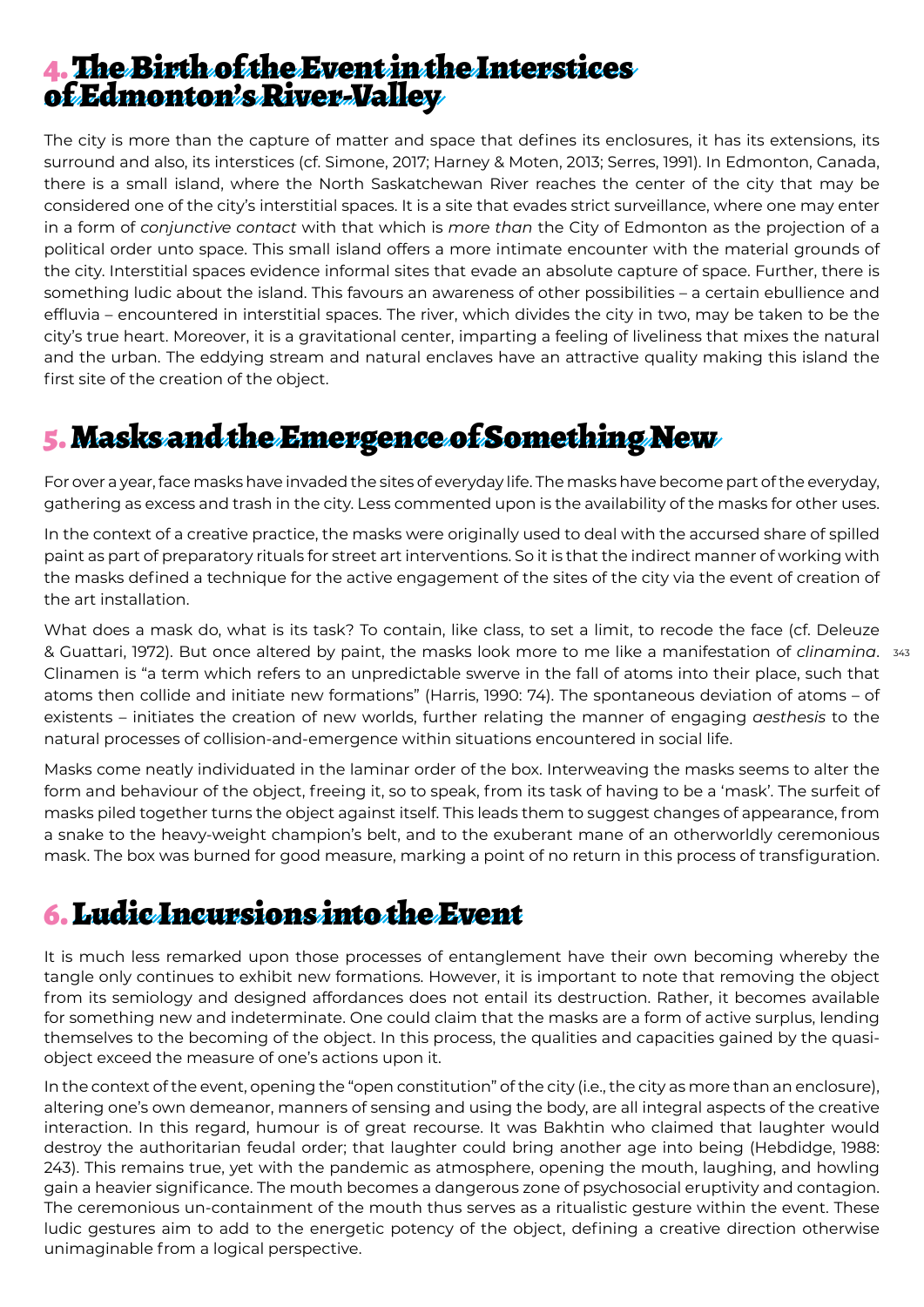The aim of ludic gestures is to generate momentum. The exuberance and craziness that are the mark of excess play a stimulating role in this event. The ludic demeanor harnesses a momentum where energy is not squandered gratuitously but focused unto the object, that is, at the edges, or point of contact, between human and nonhuman*.* I call this focused expenditure. Through focused expenditure, excess is inscribed in the event as part of the technique of creation of the object. By means of excess face masks are taken beyond the limit of their semiology; bodies are taken beyond the limit of cognitive rationality, and the sites of the event become gravitational centers available for the emergence of something new. Via this practice, one works with excess at the service of the creation of the object in preparation for the event's main moment of eruptive 'expenditure'.

# 7. Creative Interaction: The Eruption of the Diar-r(h)eal!

The relational forms of sensing the city through *aesthesis* as creative interaction are an ongoing problematic that is explored via the event. A vacant field adjacent to Edmonton's 105th Street – a main artery leading to the city's downtown – served as a site for the culmination of the creative interaction. The object, affixed to a retaining wall, has been the recipient of attention and vital energies throughout the night. It has now gained a state of quasi-autonomy from human volition.

The manner of working with the object must once again be specified as occurring indirectly. The object comes to be through the *collision* of projectiles of paint with the retaining wall. In this sense, the masks "paint themselves", so to speak. The uncontrollable splatter of paint affects the becoming of the masks which in turn express their affect. Marking a return of repressed sensibilities, one may refer to this scene as diar-r(h) eal. Just as new formations are initiated through the collision in the swerve of atoms, and, just as for Gadamer (1998), *aesthesis* entails a collision with reality, the object is born of the collision between the projectiles of paint and the wall.

344 to its context and interstitial quality, the site's own states of volatility take part in the creation of the object. Within the real, the creative interaction evidences the compresence of the intangible and the material. Officially, the vacant field is considered inert – dead space frozen in time until future commodification. Due

Strung on the wall in the splatter of dripping and mixing colors, the masks temporarily transfigure this local site. Beaming affect in the night, it is a bright spark provoked by lively exchange and haptic interaction. One could say that the site is *eddying*: it becomes a gravitational vortex, implicating one beyond the measure of the creative gesture by virtue of its affective qualities. Ancients might have referred to it as a site of apparition (cf. Serres, 1987) – more contemporarily, one might recognise this process as pertaining to the invention of place. In this sense, the event evidences the eddying of emergent qualities in lived social spaces – despite their so-called enclosure within global networks.

A manner of working enabling the involvement of chance in the creation of the object is defined via the event. The influence of chance in the production of the intricate details of this sculpture warrants future investigation. This project is thus situated in a field of study where prediction and control are, in principle, taken as impossible (much to the contrary of the popular belief held by the canon of social sciences). Bateson and Serres (along with contemporary scientists such as Brillouin, Monod, and others) demonstrate that scientific knowledge is in fact concerned with the unpredictable, the rare and the outstanding (Bateson, 1979: 40-41; Serres, 2000: 78). The aura of the art installation – that is, the ways in which it calls forth perception – seems to transfigure the social world on an intimate level. It poses questions which require the sharpening of our senses, placing the perceptibility of reality, the presence of episteme in the world and the materiality of the collective polis within circles of entanglement and relation. More than the Benjaminian wish image of a classless society wedded to the elements of primal history (Benjamin, 1999: 4) – although this may correspond to the imaginary of the object – the mobile sculpture is the harbinger of a different reality that the creation of the object provokes.